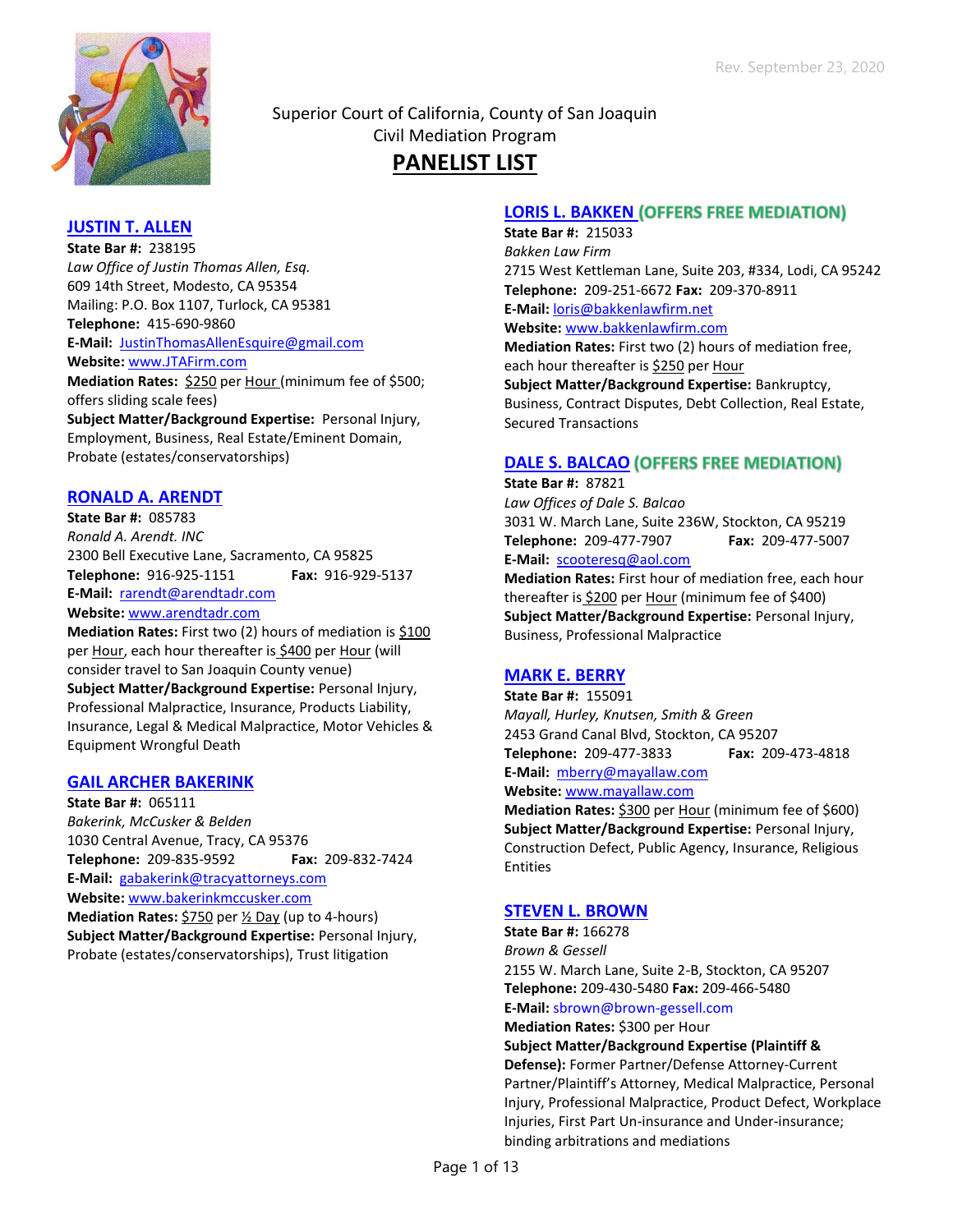## **KENNETH W. BURT II (OFFERS FREE MEDIATION)**

**State Bar #:** 73856 734 E. First Street, Escalon, CA 95320 **Telephone:** 916-838-0045 **E-Mail:** [burtkent@sbcglobal.net](mailto:burtkent@sbcglobal.net)

**Mediation Rates:** First two (2) hours of mediation free, each hour thereafter is \$200 per hour

**Subject Matter/Background Expertise:** Personal Injury, Employment, Business, Real Estate/Eminent Domain, Public Agency, Environmental, Labor Relations, School Law, Wrongful Death

### **JOHN N. CARR**

**State Bar #:** 161970 Kidd Carr LLP 1080 Marina Village Parkway, Suite 520, Alameda, CA 94501 **Telephone:** 510-268-8600 **Fax:** 510-268-8682 **Cell:** 415-819-1970 **E-Mail:** [carr@kiddcarr.com](mailto:carr@kiddcarr.com)

**Website:** [www.kiddcarr.com](http://www.kiddcarr.com/)

**Mediation Rates:** (Through SJC Court) First two (2) hours of mediation free. (No charge for travel.) Each hour thereafter is \$375 per Hour. Kidd Carr LLP can host mediations in their Alameda Office.

**Subject Matter/Background Experience:** Personal injury, property damage, premise liability, worksite injury, vehicle accidents, landlord/tenant, mold, construction defect, property management, security guard/patron altercations, and fire damage.

## **CLARENCE K. CHAN**

**State Bar #:** 193244 *Law Office of Clarence K. Chan* 3247 W. March Lane, Suite 120, Stockton, CA 95219 **Telephone:** 209-473-8818 **Fax:** 209-473-8819 **E-Mail:** [cchan@chan-law.com](mailto:cchan@chan-law.com) **Website:** www.chan-law.com **Mediation Rates: \$240 per Hour** 

**Subject Matter/Background Expertise:** Personal Injury, Business, Real Estate/Eminent Domain, Probate (estates/conservatorships)

## **SALLY K. CHENAULT**

**State Bar #:** 122184 *Chenault Law* 67 Linoberg Street Suite B, Sonora, CA 95370 **Telephone:** 209-694-3200 **Fax:** 209-694-3201 **E-Mail:** [mail@chenaultlaw.com](mailto:mail@chenaultlaw.com) **Website:** [www.chenaultlaw.com](http://www.chenaultlaw.com/) **Mediation Rates:** \$300 per Hour for two party matters; \$375 per Hour for multi-party matters

**Subject Matter/Background Expertise:** Family Law, Domestic Violence, Neighbor Disputes, Personal Injury, Premises Liability, Construction Defect, General Real Estate/Eminent Domain, Probate

Estates/Conservatorships), Landlord/Tenant, Creditor/Debtor, Business/Contract Disputes, Elder Law/Elder Abuse, Sexual Abuse, Restraining Orders

# **JAMES (JIM) J. CHERRY MEDIATION)**

**State Bar #:** 46602 *Cherry Mediation Center* 15295 Ridgewood Court, Sonora, CA 95370 **Telephone:** 209-532-0052 **E-Mail:** [jim@cherrymediationcenter.com](mailto:jim@cherrymediationcenter.com) **Website:** [www.CherryMediationCenter.com](http://www.cherrymediationcenter.com/)

**Mediation Rates: \$300 per Hour for two party matters;** \$375 per Hour for multi-party matters (offers sliding scale fees; free mediation-hours vary)

**Subject Matter/Background Expertise:** Business, Construction Defect, Employment, Environmental, Insurance, Probate (estates/conservatorships), Professional Malpractice, Public Agency, Real Estate/Eminent Domain, Securities and/or Intellectual Property

### **CARL E. COMBS**

**State Bar #:** 146367 *Law Offices of Carl E. Combs* 515 13th Street, Modesto, CA 95354 **Telephone:** 209-522-5400 **Fax:** 209-552-0407 **E-Mail:** [combslawyer@gmail.com](mailto:combslawyer@gmail.com) **Website:** [www.combslawyer.com](http://www.combslawyer.com/) **Mediation Rates: \$175 per Hour Subject Matter/Background Expertise:** Personal injury, Auto accident, Civil litigation, Business/Commercial litigation, Real Estate, Estate litigation

## **JOHN R. CONGER**

**State Bar #:** 168114 *Shore, McKinley, Conger & Scott* 3031 W. March Lane, Suite 230 West, Stockton, CA 95219 **Telephone:** 209-447-8171 **Fax:** 209-477-2549 **E-Mail:** [jconger@smcslaw.com](mailto:jconger@smcslaw.com) **Website:** [www.bhsmck.com](http://www.bhsmck.com/) **Mediation Rates:** \$200 per Hour **Subject Matter/Background Expertise:** Personal Injury, Employment, Business, Real Estate

#### **FLOYD CRANMORE**

**State Bar #:** 124079 1049 E. Augusta St., No. 981, Woodbridge, CA 95258-9998 **Telephone:** 209-639-3336 **Voice mail:** 209-479-8185

# **E-Mail:** [FloydCranmoreAttorney@yahoo.com](mailto:FloydCranmoreAttorney@yahoo.com)

#### **Mediation Rates:**

**\***First 2 (two) hours of mediation free for matters in San Joaquin County, plus free initial set up. Thereafter \$250/hour (sliding scale available on request)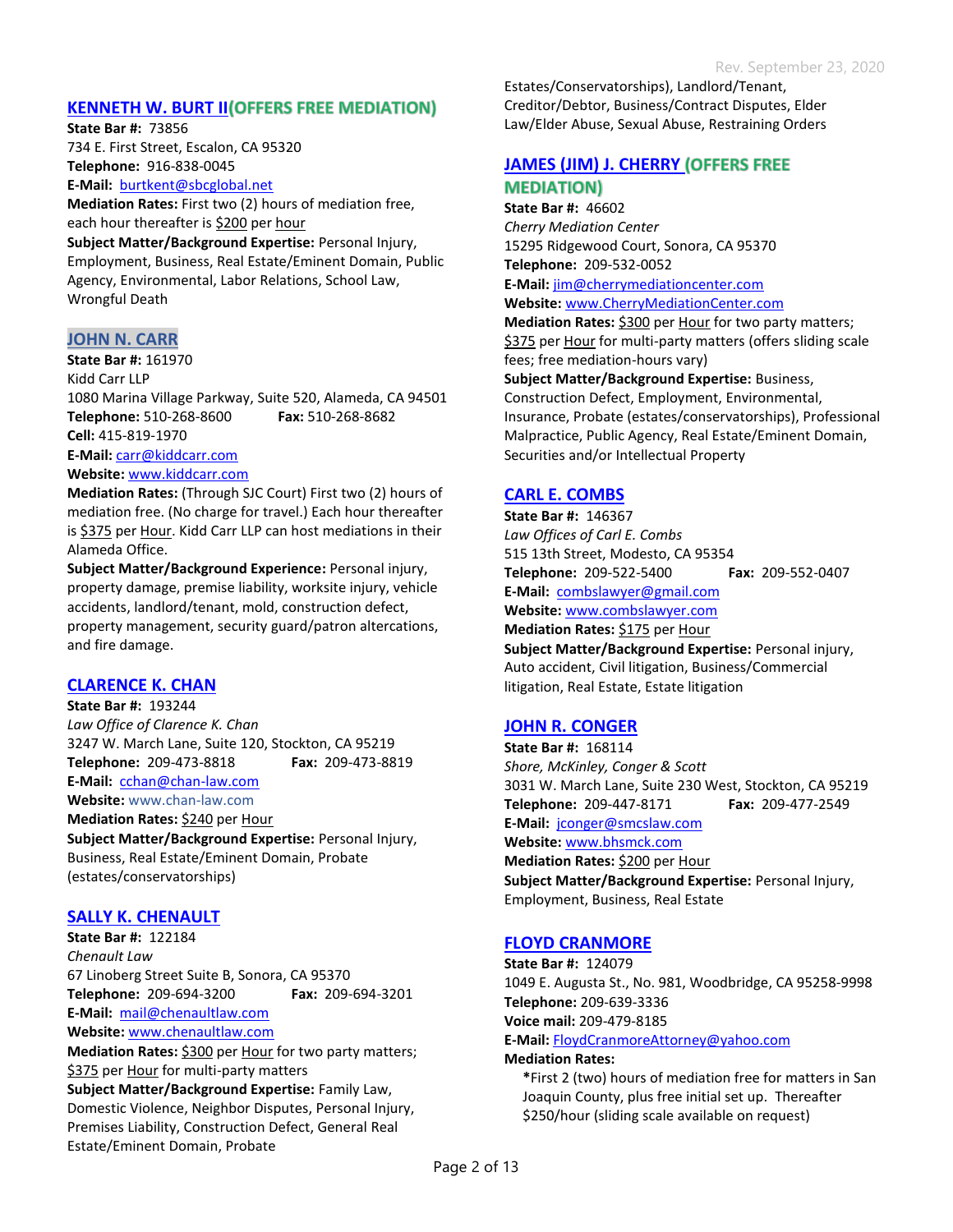**\***HOA IDR disputes special rate - \$600 includes 1 hour pre-mediation conference each side (2 total) plus up to 3 hours mediation.

**Subject Matter/Background Expertise:** Employment, Business, Real Estate/Eminent Domain, Homeowners Associations, Complex Litigation, Civil rights, Personal injury, Wrongful death, Medical malpractice, Professional malpractice, Restorative justice/juvenile delinquency restitution, Sexual Molestation/Assault, Education/Sports Injury/Title IX (including sex gender stereotype nonconformance), Appellate

# **PATRICK CURRY**

**State Bar #:** 158067 *Curry & Westgate, Inc.* 5637 N. Pershing Avenue, Ste. A-1, Stockton, CA 95207 **Telephone:** 209-473-0394 **Fax:** 209-473-4108 **E-Mail:** [patcurry2539@sbcglobal.net](mailto:patcurry2539@sbcglobal.net) **Website:** [www.curry-westgate.com](http://www.curry-westgate.com/)

**Mediation Rates: \$250 per Hour (minimum fee of \$500) Subject Matter/Background Expertise:** Personal Injury, Business, Probate (estates/conservatorships/trusts), Family Law

## **THOMAS J. DRISCOLL, JR.**

**State Bar #:** 095481 *Driscoll Law Firm* 801 South Ham Lane, Suite H, Lodi, CA 95242 **Telephone:** 209-334-1935 **Fax:** 209-334-0178 **E-Mail:** [driscoll@inreach.com](mailto:driscoll@inreach.com)

**Mediation Rates:** \$250 per Hour (offers sliding scale fees) **Subject Matter/Background Expertise:** Business, Construction Defect, Employment, Insurance, Personal Injury, Probate (estates/conservatorships), Public Agency, Real Estate, Education & Schools, End of Life, AHCD

## **DAVID E. DRIVON**

**State Bar #:** 158369 *The Law Offices of David E. Drivon* 215 N. San Joaquin Street, Stockton, CA 95202 **Telephone:** 209-942-3276 **Fax:** 209-463-7668 **E-Mail:** [ddrivon@comcast.net](mailto:ddrivon@comcast.net)

**Mediation Rates:** \$250 per Hour (minimum fee of \$1,000) **Subject Matter/Background Expertise:** Personal Injury, Wrongful Death, Sexual Abuse

## **JOSEPH FERRARO**

**State Bar #:** 230625 PO Box 117, Copperopolis, CA 95228 **Telephone:** 209-785-4198 **Fax:** 209-729-4104 **E-Mail:** [jferraro@ferraromediation.com](mailto:jferraro@ferraromediation.com) **Website:** [www.ferraromediation.com](http://www.ferraromediation.com/)

**Mediation Rates:** First two (2) hours of mediation free, each hour thereafter is \$250 per Hour (minimum fee of \$750; offers sliding scale fees)

**Subject Matter/Background Expertise:** Employment, Business, Real Estate/Eminent Domain, Construction Defect, Insurance, Securities and/or Intellectual Property, Banking

## **ABRAM S. FEUERSTEIN (OFFERS FREE MEDIATION**

#### **State Bar #:** 133775

*Assistant US Trustee, Office of the United States Trustee* 3801 University Avenue, Suite 720, Riverside, CA 92501 **Telephone:** 951-276-6975 **Fax:** 951-276-6973 **E-Mail:** [Abram.S.Feuerstein@usdoj.gov](mailto:Abram.S.Feuerstein@usdoj.gov)

**Mediation Rates:** Free mediation for any San Joaquin County Superior Court case (cases must be mediated in the Los Angeles and Inland Empire areas)

**Subject Matter/Background Expertise:** Personal Injury, Business, Real Estate/Eminent Domain, Professional Malpractice, Insurance, Securities and/or Intellectual Property, Antitrust, Landlord/Tenant, Partnership Disputes

## **DOUGLAS L. FIELD**

**State Bar #:** 56990 817 De Pedrini Drive, Ripon, CA 95336 **Telephone:** 209-603-1513 **E-Mail:** [dougofield@gmail.com](mailto:dougofield@gmail.com) **Website:** [www.dougfieldadr.com](http://www.dougfieldadr.com/) **Mediation Rates:** First three (3) hours of mediation free,

each hour thereafter is \$300 per Hour **Subject Matter/Background Expertise:** Personal Injury, Construction Defect, Insurance

## **MICHAEL A. FLUETSCH**

**State Bar #:** 160895 *Fluetsch & Fluetsch* 115 W. Walnut Street, Lodi, CA 95240 **Telephone:** 209-367-8888 **Fax:** 209-367-8884 **E-Mail:** [fluetsch@mac.com](mailto:fluetsch@mac.com)

**Mediation Rates:** \$250 per Hour **Subject Matter/Background Expertise:** Personal Injury, Employment, Business, Real Estate/Eminent Domain, Professional Malpractice, Construction Defect, Landlord/Tenant

# **GARY N. GERSHON**

**State Bar #:** 57095 20 Sutter #200, Stockton, CA 95202 **Cell phone:** 209-662-2066 **E-Mail:** [gngershon@gmail.com](mailto:gngershon@gmail.com)

**Mediation Rates:** First hour of mediation free, each hour thereafter is \$200 per Hour (offers sliding scale fees) **Subject Matter/Background Expertise:** Personal Injury, Employment, Business, Public Agency, Civil Rights, Consumer, Housing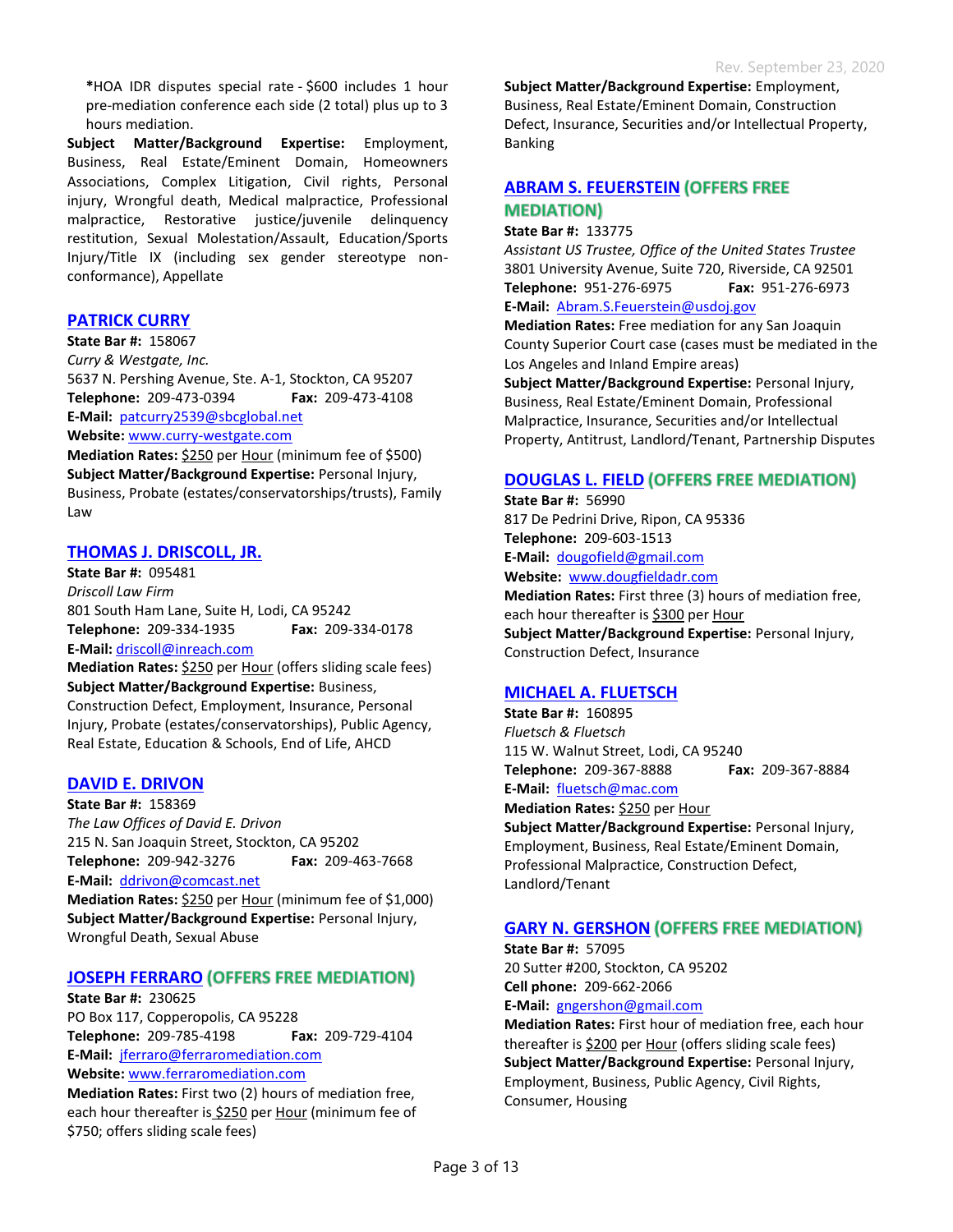## **ANTHONY J. GUTIERREZ**

**State Bar #:** 84809 *Law Offices of Anthony Gutierrez* 2431 W. March Lane, #220, Stockton, CA 95207 **Telephone:** 209-956-1234 **Fax:** 209-478-4981 **E-Mail:** [anthonyjgutierrez@yahoo.com](mailto:anthonygutierrez@yahoo.com) **Mediation Rates: \$250 per Hour (minimum fee of \$600)** 

**Subject Matter/Background Expertise:** Personal Injury, Business

## **SCOTT L. HARPER (OFFERS FREE MEDIATION)**

#### **State Bar #:** 155855

*The Law Offices of Scott Harper* 5555 California Ave., Suite 300B, Bakersfield, CA 93309 **Telephone:** 209-477-8171 **Fax:** 209-477-2549 **E-Mail:** [scott@sharperlawyer.net](mailto:scott@sharperlawyer.net) **Website:** [www.sharperlawyer.net](http://www.sharperlawyer.net/)

**Mediation Rates:** First two (2) hours of mediation free, each hour thereafter is \$200 per Hour

**Subject Matter/Background Expertise:** Personal Injury, Business, Real Estate/Eminent Domain, Professional Malpractice, Probate (estates/conservatorships), Agriculture, Religious Entities, Products Liability, Elder Abuse, Insurance, Business Formation and Trusts

# **JOHN M. HARRIS**

**State Bar #:** 066129 *Harris, Perisho & Ruiz* 3439 Brookside Road, Stockton, CA 95219 **Telephone:** 209-957-4254 **Fax:** 209-957-5338

**E-Mail:** [john@hpllp.com](mailto:john@hpllp.com)

**Website:** [www.harrisperishoruiz.com](http://www.harrisperishoruiz.com/)

#### **Mediation Rates:** \$400 per Hour

**Subject Matter/Background Expertise:** Personal Injury, Employment, Business, Real Estate/Eminent Domain, Professional Negligence, Probate

(estates/conservatorships), Construction Defect, Public Agency, Insurance, Environmental, Contract, Partnerships, Trusts, Elder Abuse, Construction, Agri-Business, Product Liability

# **JAY M. HISLOP**

**State Bar #:** 210463 *Attorney /Business Management Consultant & Owner of Echelon Consulting* 2155 W. March Lane, Suite 2E, Stockton, CA 95207 **Telephone:** 209-954-0180 **Mobile:** 209-406-6314 **Fax:** 209-955-0874

#### **E-Mail:** [jayhislop@mac.com](mailto:jayhislop@mac.com)

**Mediation Rates:** \$300 per Hour (minimum fee of \$900) **Subject Matter/Background Expertise:** Personal Injury, Employment, Business, Real Estate/Eminent Domain, Professional Malpractice, Insurance, Environmental, Construction, Construction Defect, Elder law, Public Agency, Partnerships , Trusts, Product Liability

### **ROBERT B. JACOBS**

**State Bar #:** 131660 Law Office of Robert B. Jacobs 2300 First St, Suite 336, Livermore, CA 94550 **Telephone:** (925)847-8680 **Fax:** (925)847-8681 **E-Mail:** Bob7@attorney-mediator.law **Website:** [www.bob@attorney-mediator.law](http://www.bob@attorney-mediator.law)

#### **Mediation Rates:** \$500 per Hour

**Subject matter/Background Experience:** Business, Construction Defect, Insurance, Personal Injury, Professional Malpractice, Real Estate/Eminent Domain, Banking, Business Formation, Governance, & Dissolution, Code Enforcement, Collection Law, Complex Business & Commercial Disputes, Complex Litigation, Consumer Rights, Construction, Contracts, Conversion, Creditor's Remedies, Fraud, Homeowners Associations, Housing, Joint Ventures & Franchising, Landlord/Tenant, Legal Malpractice, Mechanic's Lien Law, Negligence, Partnerships, Premises Liability, Product Liability, Property Damage, Property Management, Religious Entities, Restraining Orders, Secured Transactions, Title Insurance & Real Estate Liens, Torts, Unfair Competition, Vehicle Accidents, Real Estate Transactions and Sales, Nondisclosure Issues, Real Estate Brokers and Agents, Lending and Loans, Foreclosure, Commercial Leases, Property Title and Ownership, Easements, Neighbor Disputes, Contractor Claims, Construction, Trust Litigation

# **EDWARD J. JOHNSON**

**State Bar #:** 234205 *Ed Johnson Attorney-Mediator* 5622 Heddon Court, Mariposa, CA 95338 **Telephone:** 559-760-7659

### **E-Mail:** [edjohnson@st](mailto:edjohnson@s)i.net

**Mediation Rates:** Pre-mediation consultation and review of briefs free. \$200 each Hour thereafter; free mediation depending on party status and circumstances **Subject Matter/Background Expertise: Business, Construction Defect,** Employment, Environmental, Insurance, Personal Injury, Public Agency, Real Estate/Eminent Domain, Land Use, Zoning, Homeowner Associations, Restorative Justice, Agri-business, Landlord/Tenant, Code Enforcement

# **VELMA K. LIM**

**State Bar #:** 111006 *Kroloff, Belcher, Smart, Perry & Christopherson* 7540 Shoreline Drive, Stockton, CA 95219 **Telephone:** 209-478-2000 **Fax:** 209-478-0354 **E-Mail:** [vlim@kroloff.com](mailto:vlim@kroloff.com) **Website:** [www.kroloff.com](http://www.kroloff.com/) **Mediation Rates:** \$300 per Hour (minimum fee of \$600; offers sliding scale fees)

**Subject Matter/Background Expertise:** Personal Injury, Employment, Business, Real Estate/Eminent Domain, Professional Malpractice, Probate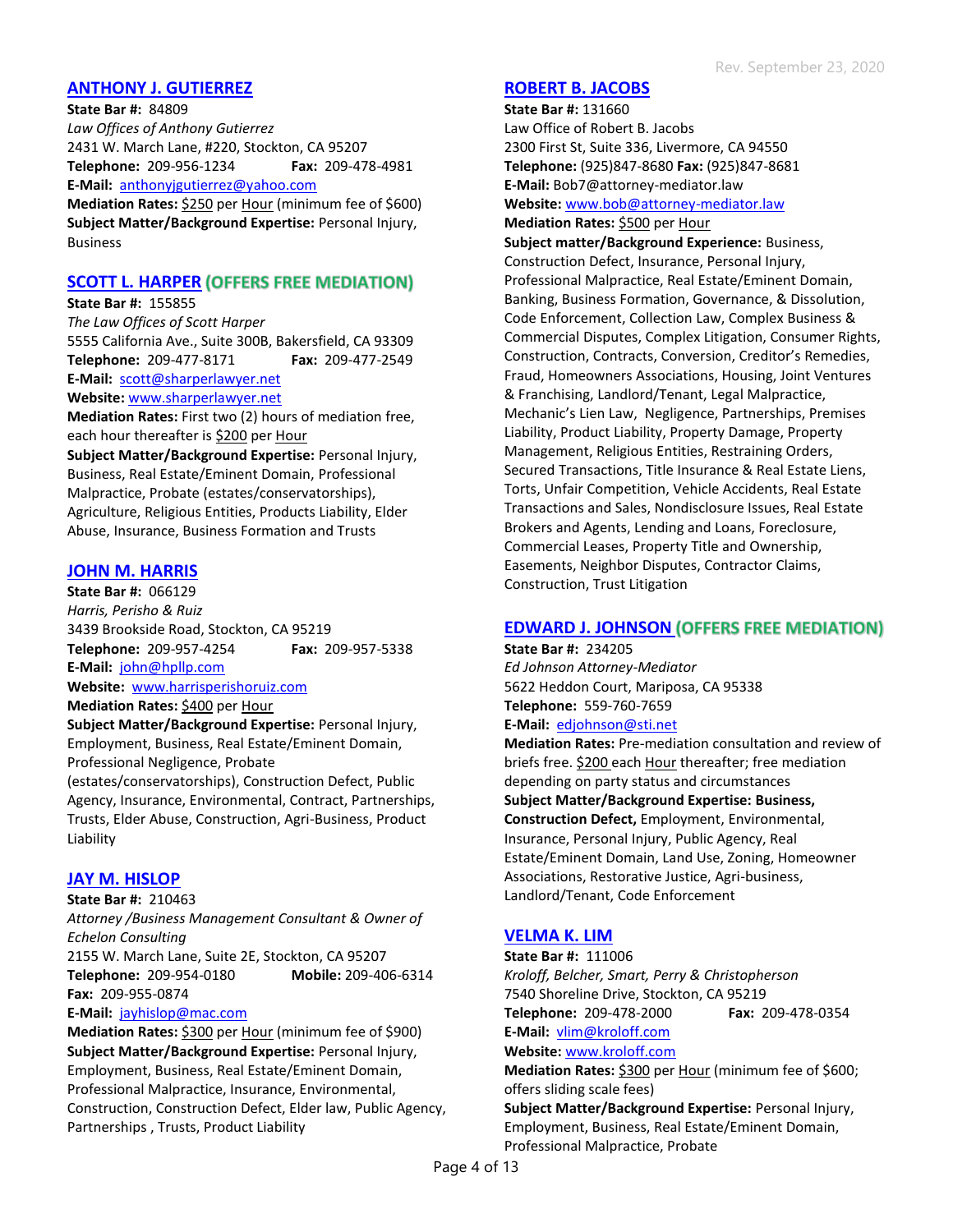(estates/conservatorships), Construction Defect, Public Agency, Labor Relations, Partnerships

## **KEVIN G. LITTLE (OFFERS FREE MEDIATION)**

**State Bar #:** 149818

*Kevin G. Little, Esq.* 1225 East Divisadero Street, Fresno, CA 93721 (Office) P.O. Box 8656, Fresno, CA 93747 (Mailing and Delivery) **Telephone:** 559-342-5800 **Fax:** 242-2400 **E-Mail:** [kevinglittle@yahoo.com](mailto:kevinglittle@yahoo.com)

**Website:** [www.kevinglittle.com](http://www.kevinglittle.com/)

**Mediation Rates:** \$200 per Hour (offers sliding scale fees); free mediation depends on the nature of the case and economic status of parties- no set limit)

**Subject Matter/Background Expertise:** Business,

Employment, Insurance, Personal Injury, Professional Malpractice, Public Agency, Real Estate/Eminent Domain, Civil Rights, Family Law, Agri-Business

### **PATRICK K.M. McCARTHY**

**State Bar #:** 108079 *Law Offices of Patrick McCarthy* 7041 Koll Center Parkway, Suite 160, Pleasanton, CA 94566 **Telephone:** 925-460-6000 **Fax:** 925-460-6292 **E-Mail:** [pmccarthy@mccarthylaw.us](mailto:pmccarthy@mccarthylaw.us) Website: [www.mccarthylaw.us](http://www.mccarthylaw.us/)

**Mediation Rates:** \$250 per Hour (offers sliding scale fees) **Subject Matter/Background Expertise:** Personal Injury, Employment, Real Estate/Eminent Domain, Professional Malpractice, Construction Defect, Public Agency, Insurance, Complex Litigation, Medical Malpractice, Wrongful Death

## **GREGORY T. MEATH**

**State Bar #:** 180495 *Meath & Pereira* 220 North Sutter Street # 200, Stockton, CA 95202 **Telephone:** 209-942-3300 **Fax:** 209-942-3302 **E-Mail:** [greggmeath@hotmail.com](mailto:greggmeath@hotmail.com)

**Mediation Rates:** \$200 per Hour (minimum fee of \$200) **Subject Matter/Background Expertise:** Business, Public Agency, Intellectual Property, Trade Name Disputes, Partnership Dissolutions, Computer and Internet, International, Joint Ventures and Franchising

#### **MICHAEL R. NORTON**

**State Bar #:** 083864 *Law Offices of Michael R. Norton* 7540 Shoreline Dr. #J, Stockton, CA 95219 **Telephone:** 209-474-7788 **Fax:** 866-593-4939 **E-Mail:** [mrn@michaelnortonlaw.com](mailto:mrn@michaelnortonlaw.com) **Website:** [www.michaelnortonlaw.com](http://www.michaelnortonlaw.com/)

**Mediation Rates:** \$300 per Hour (offers sliding scale fees) **Subject Matter/Background Expertise:** Personal Injury, Business, Real Estate/Eminent Domain, Probate (estates/conservatorships), Construction Defect, Family Law

## **FERNANDA M. PEREIRA**

**State Bar #:** 226810 *Meath & Pereira* 220 North Sutter Street # 200, Stockton, CA 95202 **Telephone:** 209-942-3300 **Fax:** 209-942-3302 **E-Mail:** [fernandapereira@hotmail.com](mailto:fernandapereira@hotmail.com)

**Mediation Rates:** \$150 per Hour (minimum fee of \$150) **Subject Matter/Background Expertise:** Business, Professional Malpractice, International Law

## **LEORA J. PERKOWSKI**

**State Bar #:** 124786 *Perkowski Law Office* 4719 Quail Lakes Drive, Suite G-101, Stockton, CA 95207 **Telephone:** 209-373-0069 **Fax:** 209-478-8708 **E-Mail:** [lperkowski@aol.com](mailto:lperkowski@aol.com)

**Website:** [www.perkowskilawoffice.com](http://www.perkowskilawoffice.com/)

**Mediation Rates:** First two (2) hours of mediation free (includes pre-mediation review of briefs), each hour thereafter is \$125 per Hour

**Subject Matter/Background Expertise:** Personal Injury, Employment, Business, Real Estate/Eminent Domain, Public Agency, Insurance, Securities and/or Intellectual Property, Contracts, Torts, Negligence, Fraud, Conversion

## **DANIEL F. QUINN**

**State Bar #:** 52001 *Quinn & Kronlund LLP* 509 West Weber Avenue #400, Stockton, CA 95203 **Telephone:** 209-943-3950 **Fax:** 209-943-3505 **E-Mail:** [susan@quinnlaw.net](mailto:susan@quinnlaw.net)

#### **Website:** [http://quinnslawoffice.com](http://quinnslawoffice.com/)

**Mediation Rates:** \$450 per Hour (minimum fee of \$900) **Subject Matter/Background Expertise:** Personal Injury, Employment, Business, Real Estate/Eminent Domain, Professional Malpractice, Probate (estates/conservatorships), Construction Defect, Public Agency, Insurance, Environmental, Agri-Business, Elder Abuse, Healthcare

## **A. PETER RAUSCH, JR.**

**State Bar #:** 127930 *Law Offices of A. Peter Rausch, Jr. Rausch Mediation Services* 1930 Tienda Drive, Suite 106, Lodi, CA 95242 **Telephone:** 209.339.8500 **Fax:** 209.339.8505 **E-Mail:** [mediator@rausch.com](mailto:mediator@rausch.com) **Website:** [www.rausch.com](http://www.rausch.com/)

**Mediation Rates:** \$500 per Hour with a 1/2 day minimum (4 hours). Full days (8 hours) preferred. No charge for premeeting preparation time.

**Subject Matter/Background Expertise:** Agriculture; Appeals, Business Formation; Business Transactions;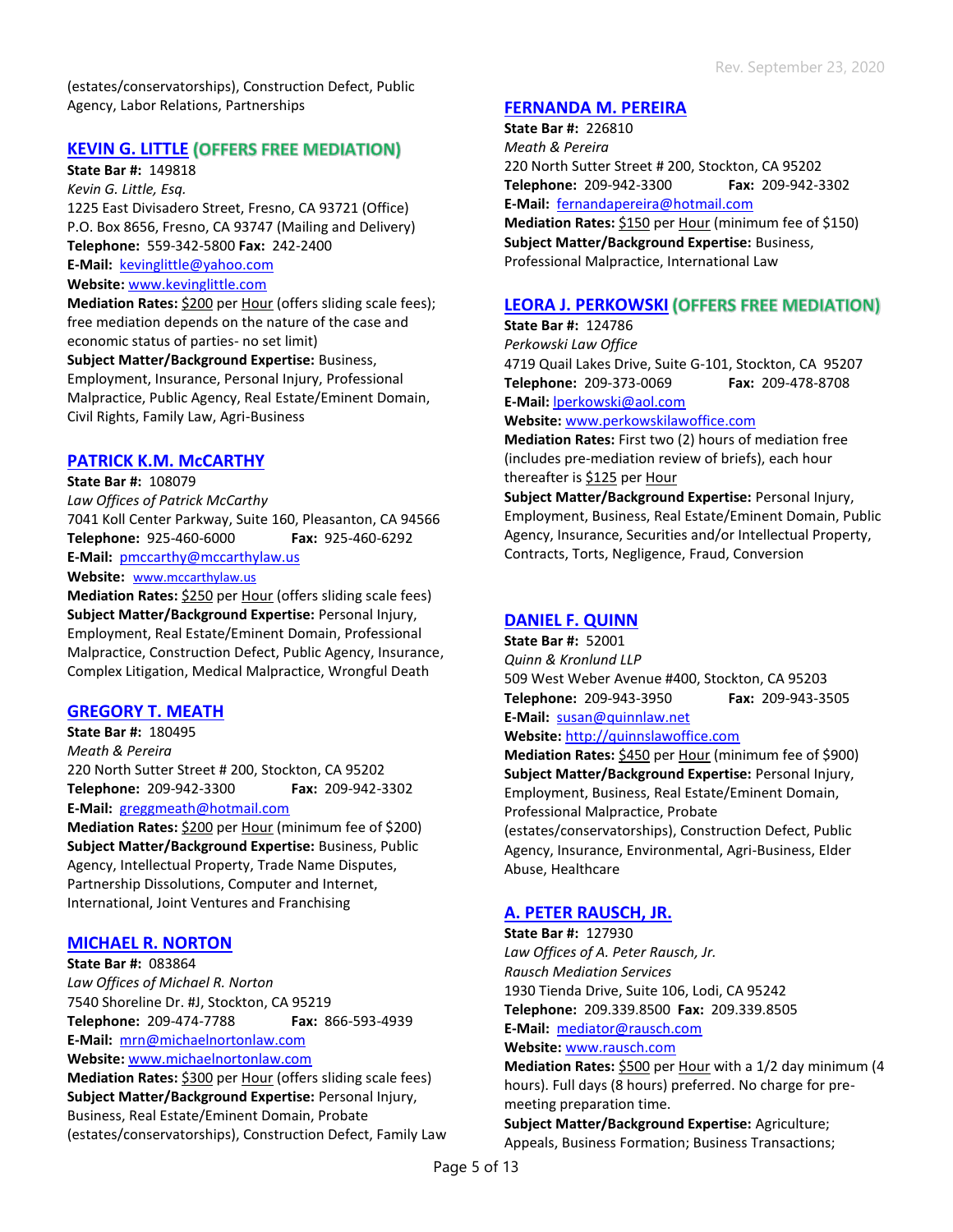Collections; Complex Business and Commercial Disputes; Computer & Internet; Contract disputes; Copyrights; Corporate Governance, and Dissolution; Creditor Workouts; Debt Collection; Elder Abuse; Employment & Labor Law; General & Complex Civil Litigation; Health Care; Homeowner Associations; Insurance Law & Coverage; Intellectual Property; Landlord/Tenant; Partnerships; Personal Injury; Professional Malpractice; Real Estate; Renewable Energy; Secured Transactions; Trademarks, Trade name and Trade Secrets Disputes; Trusts, Wills & Estate (Probate) Disputes; Unfair Competition Law; Wrongful Death Actions.

## **DENNIS SHORE**

#### **State Bar #:** 62772

*Shore, McKinley, Conger & Jolley LLP* 3031 W. March Lane, Ste. 230W, Stockton, CA 95219 **Telephone:** 209-477-8171 **Fax:** 209-477-2549 **E-Mail:** [dshore@smcslaw.com](mailto:dshore@smcslaw.com) **Website:** [www.bhsmck.com](http://www.bhsmck.com/)

**Mediation Rates:** \$425 per Hour

**Subject Matter/Background Expertise:** Business, Agri-Business, Contracts, Corporations and Partnerships, Unfair Competition, Real Estate/Eminent Domain, Personal Injury, Employment, Legal Malpractice,

Trusts/Estates/Conservatorships, Construction and Construction Defects, Elder Abuse, Product Liability

#### **ARLANA SPIKENER**

**State Bar #:** 182705 *Spikener Mediation Services* 1852 West 11th Street #550, Tracy, CA 95376 **Telephone:** 209-957-4084 **Fax:** 209-832-5106 **E-Mail:** [EquityE@sbcglobal.net](mailto:EquityE@sbcglobal.net)

**Mediation Rates:** \$200 per Hour (minimum fee of \$400; mediations take place in Stockton, CA)

**Subject Matter/Background Expertise:** Employment (Discrimination/Harassment), Personal Injury, Family Law, Civil Rights, Landlord/Tenant & Housing, Police Misconduct & Police Practices including Excessive Force

## **DONALD M. (STEVE) STEVENSON**

**State Bar #:** 114584

*Law Office of Donald M. (Steve) Stevenson* 311 E. Main Street, Suite 302, Stockton, CA 95202 **Telephone:** 209-465-7350 **Fax:** 209-465-7301 **E-Mail:** [stevedms@pacbell.net](mailto:stevedms@pacbell.net)

**Website:** www.stevestevensonlaw.com

**Mediation Rates:** \$150 per Hour (minimum fee of \$150) **Subject Matter/Background Expertise:** Business, Real Estate/Eminent Domain, Creditor's & Debtor's Rights, Bankruptcy, Mechanic's Liens, Construction, Construction Defect, Agri-Business, Banking, Consumer Rights, Contracts

#### **KENNETH P. STRONGMAN**

**State Bar #:** 215483

*Mediation Office of Kenneth P. Strongman* 2950 Buskirk Avenue, Suite 300, Walnut Creek, CA 94597 **Telephone:** 925-945-7244 **E-Mail:** [kpst@kpstrongman.com](mailto:kpst@kpstrongman.com)

**Website:** [www.kpstrongman.com](http://www.kpstrongman.com/)

**Mediation Rates:** \$525 per Hour (minimum fee of \$1,600) **Subject Matter/Background Expertise:** Personal Injury, Employment, Business, Real Estate/Eminent Domain, Probate (estates/conservatorships), Construction Defect, Public Agency, Environmental, Securities and/or Intellectual Property

## **DANA A. SUNTAG**

**State Bar #:** 125127 *Herum, Crabtree, Suntag Attorneys* 5757 Pacific Avenue, Suite 222, Stockton, CA 95207 **Telephone:** 209-472-7700 **Fax:** 209-472-7986 **E-Mail:** [dsuntag@herumcrabtree.com](mailto:dsuntag@herumcrabtree.com) **Website:** [www.herumcrabtree.com](http://www.herumcrabtree.com/)

# **Mediation Rates:**

\$395 per Hour OR \$3,500, which includes preparation time and a full day of mediation, up to 10 hours Limited Cases - \$150 per Hour

**Subject Matter/Background Expertise:** Employment, Business, Real Estate/Eminent Domain, Construction Defect, Public Agency, Banking, Creditors' rights, Bankruptcy

# **GABRIELLE A. TETREAULT MEDIATION)**

**State Bar #:** 197884 *Law Office of Gabrielle Tetreault* 42 N. Sutter Street, Suite 507, Stockton, CA 95202 **Telephone:** 209-546-7411 **Fax:** 209-546-7412 **E-Mail:** [gabrielle@gatlaw.net](mailto:Gabrielle@gatlaw.net) **Website:** [www.gatlaw.net](http://gatlaw.net/)

**Mediation Rates:** First six hours of Mediation for \$600, each hour thereafter is \$175 per Hour (offers sliding scale fees)

**Subject Matter/Background Expertise:** Employment, Business, Creditor/Debtor, Contract Disputes, Landlord/Tenant, Small Claims, Probate (Guardianships/Conservatorships), Elder Law / Elder Abuse, Sexual Abuse, Restraining Orders, Custody Disputes, Juvenile Delinquency Restitution issues; Restorative Justice, Juvenile Dependency (involving matters concerning Child Protective Services/Foster Care), Education, Any matter involving children.

## **MARK A. THIEL**

**State Bar #:** 182045 *Law Offices of Mark A. Thiel* 3439 Brookside Road, Suite 205, Stockton 95219 **Telephone:** 209-951-9600 **Fax:** 209-475-4951 **E-Mail:** [thiellaw@inreach.com](mailto:thiellaw@inreach.com)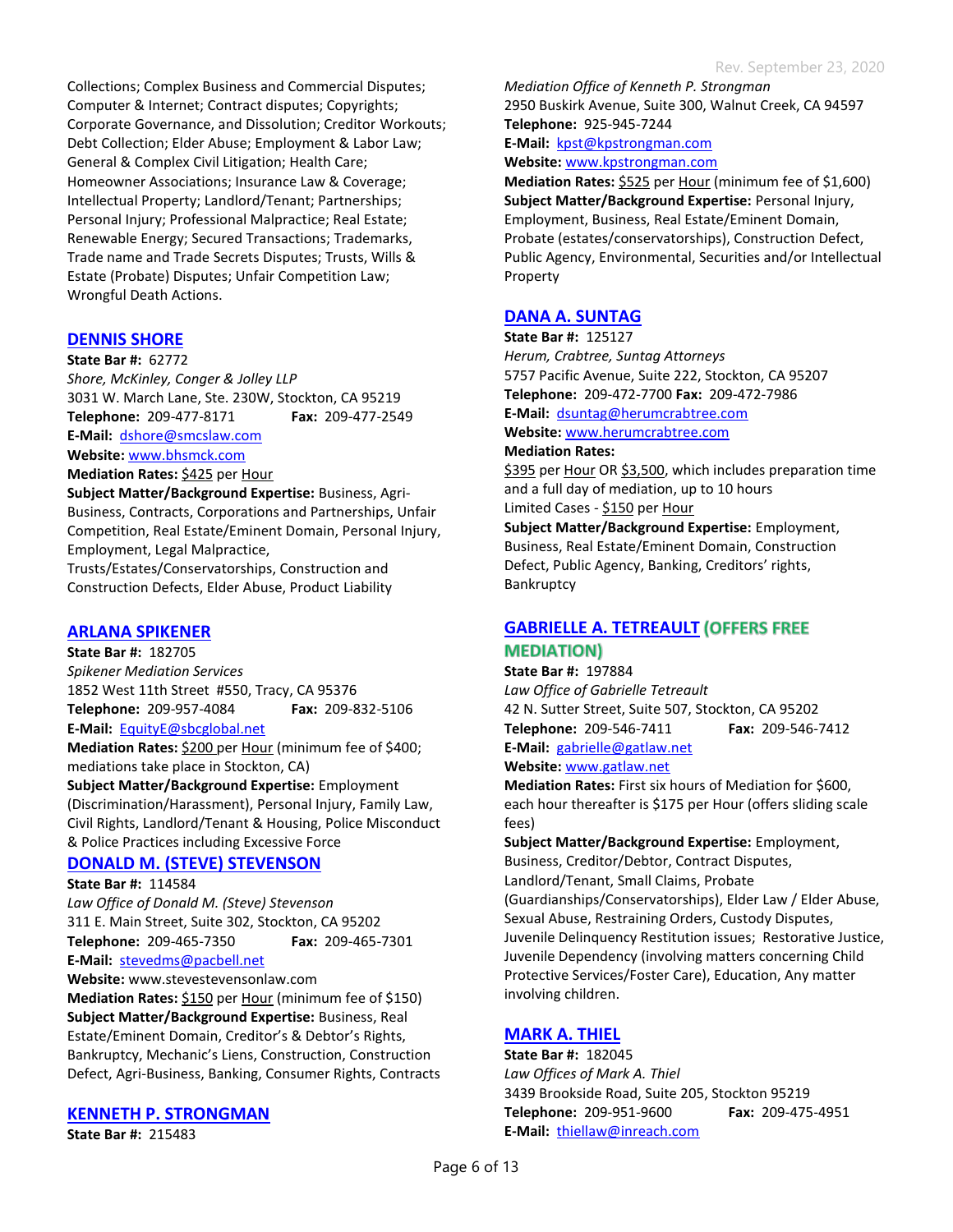#### **Website:** [www.lawofficesofmarkathiel.com](http://www.lawofficesofmarkathiel.com/)

**Mediation Rates:** \$300 per Hour (minimum fee of \$600) **Subject Matter/Background Expertise:** Personal Injury, Business, Real Estate/Eminent Domain, Professional Malpractice, Public Agency, Insurance

## **HON. BRIAN R. VAN CAMP (Retired)**

**State Bar #:** 37736 *ADR Services, Inc.* 2443 Fair Oaks Boulevard #397, Sacramento, CA 95825 **Telephone:** 916-561-3100 **Fax:** 916-561-3102 **E-Mail:** [brvancamp@adrservices.org](mailto:brvancamp@adrservices.org) **Website:** [www.judgevancamp.com](http://www.judgevancamp.com/) **Mediation Rates: \$400 per Hour Subject Matter/Background Expertise:** Business, ConstructionDefect, Employment, Personal Injury, Processional Malpractice, Public Agency, Real Estate/Eminent Domain, Securities and/or Intellectual Property

## **JOSEPH A. VARNI (OFFERS FREE MEDIATION)**

**State Bar #:** 067886 *Law Office of Joseph A. Varni* 3031 W. March Lane, Suite 236W, Stockton, CA 95219 **Telephone:** 209-476-1953 **Fax:** 209-474-7700 **E-Mail:** [javarni@comcast.net](mailto:javarni@comcast.net)

**Mediation Rates:** First two (2) hours of pre-mediation emails, review of briefs and telephone preparation are free; each hour thereafter is \$200 per Hour (minimum fee of \$400)

**Subject Matter/Background Expertise:** Personal Injury, Employment, Business, Real Estate/Eminent Domain, Construction Defect

## **DAVID B. WALKER**

**State Bar #:** 085708 *Damrell, Nelson, Schrimp, Pallios, Pacher & Silva 1601 I Street, Fifth Floor, Modesto, CA 95354* **Telephone:** 209-526-3500 **Fax:** 209-526-3534 **E-Mail:** [dwalker@damrell.com](mailto:dwalker@damrell.com) **Website:** [www.damrell.com](http://www.damrell.com/)

**Mediation Rates:** \$300 per Hour

**Subject Matter/Background Expertise:** Personal Injury, Employment, Business, Real Estate/Eminent Domain, Professional Malpractice, Construction Defect, Insurance

## **ROBERT T. WATERS**

**State Bar #:** 196833 *Drivon, Turner & Waters* 215 N. San Joaquin Street, Stockton, CA 95202 **Telephone:** 209-644-1234 **Fax:** 209-463-7668 **E-Mail:** [rwaters@drivonlaw.com](mailto:rwaters@drivonlaw.com) **Website:** [www.drivonlaw.com](http://www.drivonlaw.com/)

**Mediation Rates:** \$200 per Hour (minimum fee of \$400) **Subject Matter/Background Expertise:** Personal Injury, Medical Malpractice, Insurance, Auto, Slip n Fall, Employment, Wage and Hour, Real Estate, Construction and General Torts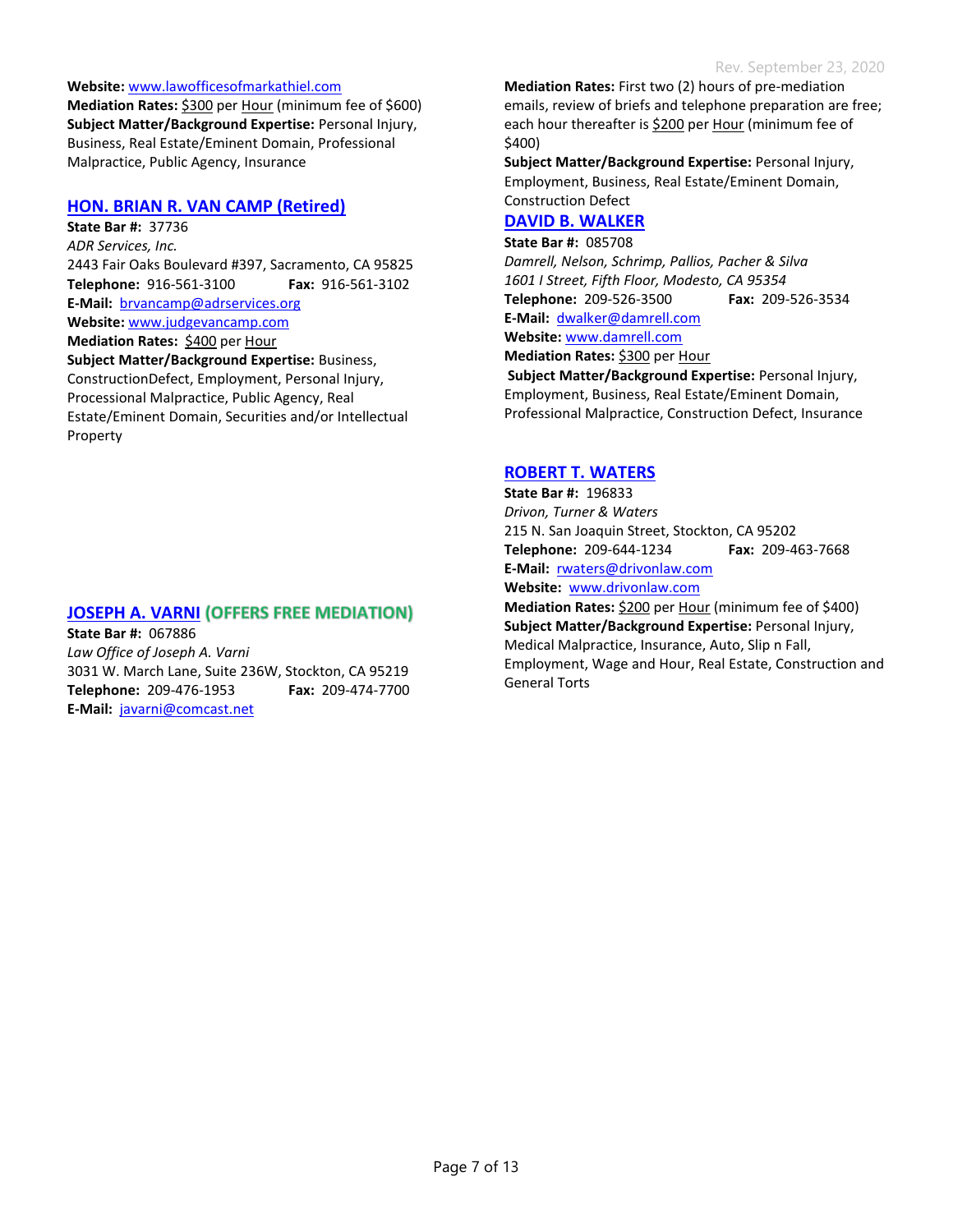# **PANELISTS OFFERING FREE MEDIATION SERVICES**

*(Please contact the Civil Mediation Program Manager, if you would like to select a mediator who provides free mediation services. The case must be a San Joaquin County Superior Court case. )*

> Balcao, Dale S. Burt II, Kenneth W. Carr, John N. Cherry, James (Jim) Cranmore, Floyd Ferraro, Joseph Feuerstein, Abram S. Field, Douglas L.

Gershon, Gary N. Harper, Scott L. Johnson, Edward J. Little, Kevin G. Perkowski, Leora J. Tetreault, Gabrielle A. Varni, Joseph A.

# **PANELISTS BY SUBJECT MATTER**

Allen, Justin T. Bakken, Loris L. Balcao, Dale S. Burt II, Kenneth W. Chan, Clarence K. Chenault, Sally K. Cherry, James (Jim) Combs, Carl E. Conger, John R. Cranmore, Floyd Curry, Patrick Driscoll, Thomas J. Jr. Ferraro, Joseph Feuerstein, Abram S.

## **Business**

Fluetsch, Michael A. Gershon, Gary N. Gibson, George K. Gutierrez, Anthony J. Harper, Scott L. Harris, John M. Hislop, Jay M. Holochuck, David W. Jacobs, Robert B. Johnson, Edward J. Lim, Velma K. Little, Kevin G. McDaniel, Daniel A. Meath, Gregory T.

# Norton, Michael R. Pereira, Fernanda M. Perkowski, Leora J. Quinn, Daniel F. Rausch, Peter A. Shore, Dennis Stevenson, Donald M. (Steve) Strongman, Kenneth Suntag, Dana A. Tetreault, Gabrielle A. Thiel, Mark A. Van Camp, Hon. Brian R. (ret.) Varni, Joseph A. Walker, David B.

# **Construction Defect**

Berry, Mark E. Carr, John N. Chenault, Sally K. Cherry, James (Jim) Driscoll, Thomas J. Jr. Ferraro, Joseph Field, Douglas L. Fluetsch, Michael A.

Harris, John M. Hislop, Jay M. Jacobs, Robert B. Johnson, Edward J. Lim, Velma K. McCarthy, Patrick K.M. Norton, Michael R. Quinn, Daniel F.

Shore, Dennis Stevenson, Donald M. (Steve) Strongman, Kenneth Suntag, Dana A. Van Camp, Hon. Brian R. (ret.) Varni, Joseph A. Walker, David B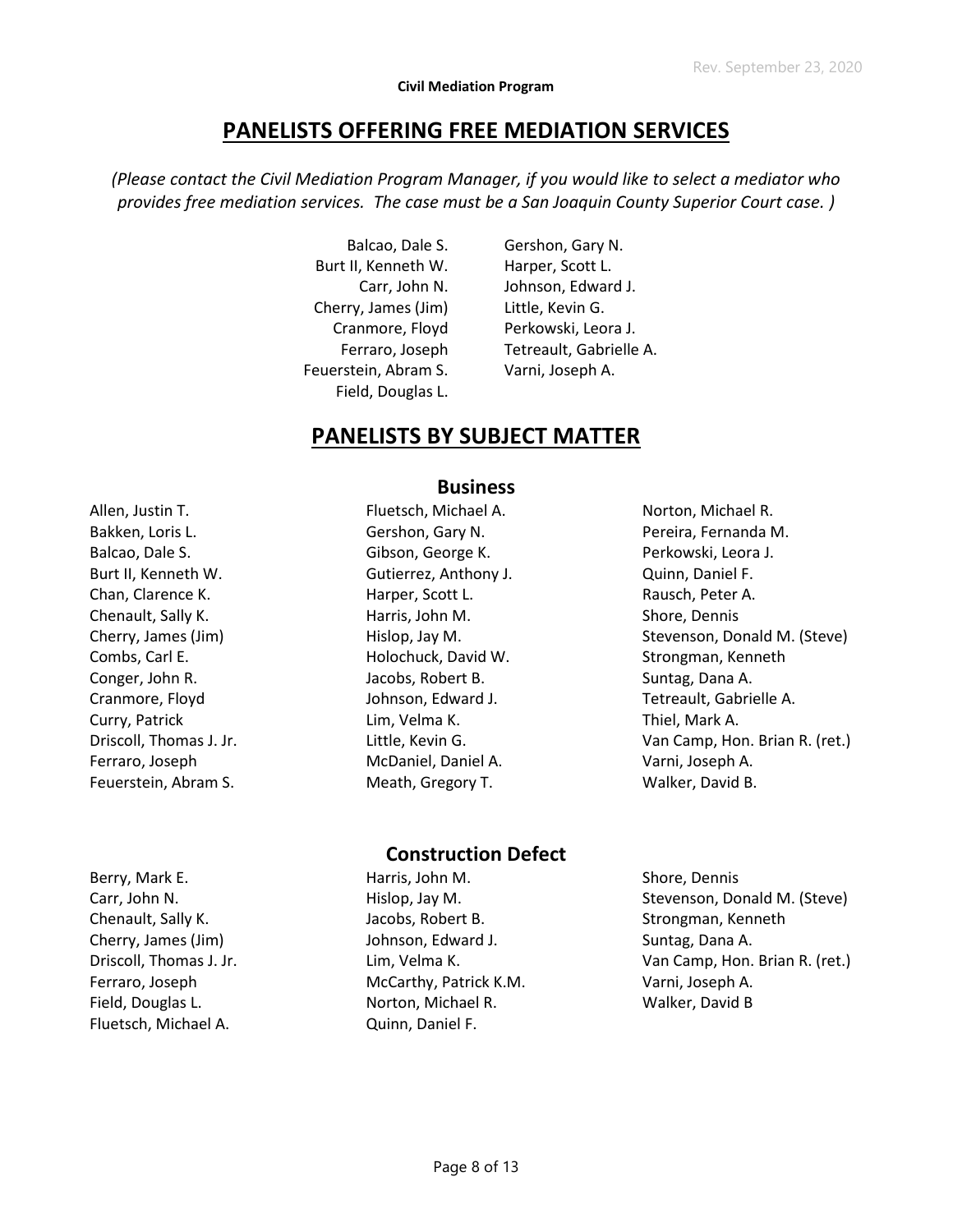Allen, Justin T. Burt II, Kenneth W. Carr, John N. Cherry, James (Jim) Conger, John R. Cranmore, Floyd Driscoll, Thomas J. Jr. Ferraro, Joseph Fluetsch, Michael A. Gershon, Gary N.

Burt II, Kenneth W. Cherry, James (Jim) Harris, John M.

Arendt, Ronald A. Berry, Mark E. Brown, Steven L. Cherry, James (Jim) Driscoll, Thomas J. Jr. Ferraro, Joseph Feuerstein, Abram S.

Allen, Justin T. Arendt, Ronald A. Bakerink, Gail Archer Balcao, Dale S. Berry, Mark E. Brown, Steven L. Burt II, Kenneth W. Carr, John N. Chan, Clarence K. Chenault, Sally K. Combs, Carl E. Conger, John R. Cranmore, Floyd Curry, Patrick

# **Employment**

Harris, John M. Hislop, Jay M. Johnson, Edward J. Lim, Velma K. Little, Kevin G. McCarthy, Patrick K.M. Perkowski, Leora J. Quinn, Daniel F. Rausch, Peter A.

# **Environmental**

Hislop, Jay M. Johnson, Edward J.

## **Insurance**

Field, Douglas L. Harper, Scott L. Harris, John M. Hislop, Jay M. Jacobs, Robert B. Johnson, Edward J. Little, Kevin G.

# **Personal Injury**

Driscoll, Thomas J. Jr. Drivon, David E. Field, Douglas L. Feuerstein, Abram S. Fluetsch, Michael A. Gershon, Gary N. Gutierrez, Anthony J. Harper, Scott L. Harris, John M. Jacobs, Robert B. Hislop, Jay M. Johnson, Edward J. Lim, Velma K. Little, Kevin G.

Shore, Dennis Spikener, Arlana Strongman, Kenneth Suntag, Dana A. Tetreault, Gabrielle A. Van Camp, Hon. Brian R. (ret.) Varni, Joseph A. Walker, David B. Waters, Robert T.

Quinn, Daniel F. Strongman, Kenneth

- McCarthy, Patrick K.M. Perkowski, Leora J. Quinn, Daniel F. Rausch, Peter A. Thiel, Mark A. Walker, David B. Waters, Robert T.
- McCarthy, Patrick K.M. Norton, Michael R. Perkowski, Leora J. Quinn, Daniel F. Rausch, Peter A. Shore, Dennis Spikener, Arlana Strongman, Kenneth Thiel, Mark A. Van Camp, Hon. Brian R. (ret.) Varni, Joseph A. Walker, David B. Waters, Robert T.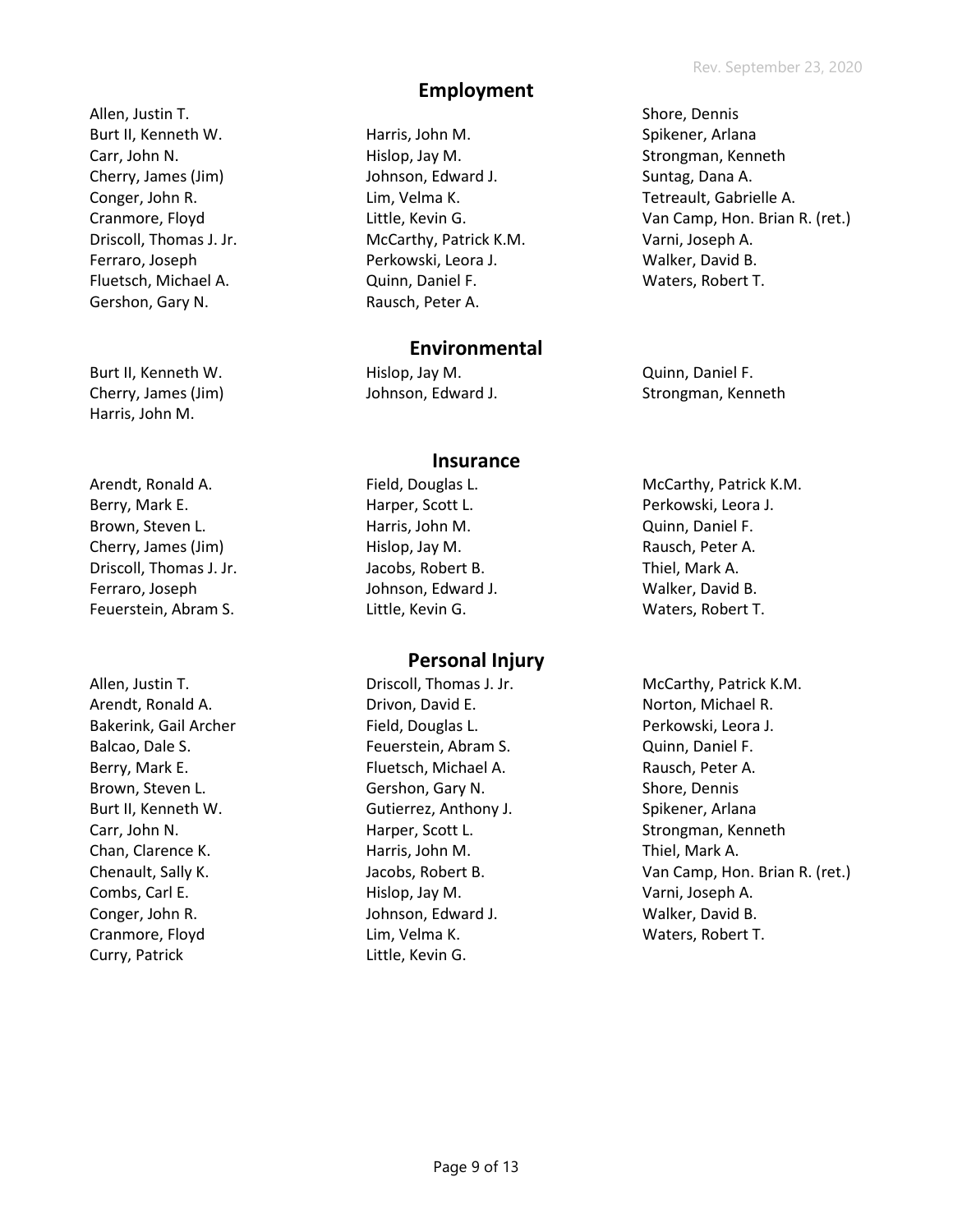# **Probate (estates/conservatorships)**

Allen, Justin T. Bakerink, Gail Archer Chan, Clarence K. Chenault, Sally K. Cherry, James (Jim) Curry, Patrick

Arendt, Ronald A. Balcao, Dale S. Brown, Steven L. Cherry, James (Jim) Cranmore, Floyd Feuerstein, Abram S. Fluetsch, Michael A.

Berry, Mark E. Burt II, Kenneth W. Cherry, James (Jim) Driscoll, Thomas J. Jr. Gershon, Gary N. Harris, John M.

Allen, Justin T. Bakken, Loris L. Burt II, Kenneth W. Chan, Clarence K. Chenault, Sally K. Cherry, James (Jim) Combs, Carl E. Conger, John R. Cranmore, Floyd Driscoll, Thomas J. Jr. (real estate) Ferraro, Joseph

Driscoll, Thomas J. Jr. Harper, Scott L. Harris, John M. Lim, Velma K. Norton, Michael R. Quinn, Daniel F.

# **Professional Malpractice**

Harper, Scott L. Harris, John M. Hislop, Jay M. Jacobs, Robert B. Lim, Velma K. Little, Kevin G. McCarthy, Patrick K.M.

# **Public Agency**

Hislop, Jay M. Johnson, Edward J. Lim, Velma K. Little, Kevin G. McCarthy, Patrick K.M. Meath, Gregory T.

# **Real Estate/Eminent Domain**

Feuerstein, Abram S. Fluetsch, Michael A. Harper, Scott L. Harris, John M. Hislop, Jay M. Jacobs, Robert B. Johnson, Edward J. Lim, Velma K. Little, Kevin G. McCarthy, Patrick K.M. Norton, Michael R. Perkowski, Leora J.

- Rausch, Peter A. Shore, Dennis Strongman, Kenneth Tetreault, Gabrielle A. (Guardianship of the person)
- Pereira, Fernanda M. Quinn, Daniel F. Rausch, Peter A. Thiel, Mark A. Van Camp, Hon. Brian R. (ret.) Walker, David B. Waters, Robert T.
- Perkowski, Leora J. Quinn, Daniel F. Strongman, Kenneth Suntag, Dana A. Thiel, Mark A. Van Camp, Hon. Brian R. (ret.)
- Quinn, Daniel F. Rausch, Peter A. (real estate) Shore, Dennis Stevenson, Donald M. (Steve) Strongman, Kenneth Suntag, Dana A. Thiel, Mark A. Van Camp, Hon. Brian R. (ret.) Varni, Joseph A. Walker, David B. Waters, Robert T.

# **Securities and/or Intellectual Property**

Cherry, James (Jim) Ferraro, Joseph Feuerstein, Abram S. Meath, Gregory T. (Intellectual property)

Perkowski, Leora J. Rausch, Peter A. (Intellectual property) Strongman, Kenneth

Tetreault, Gabrielle A. (Intellectual property) Van Camp, Hon. Brian R. (ret.)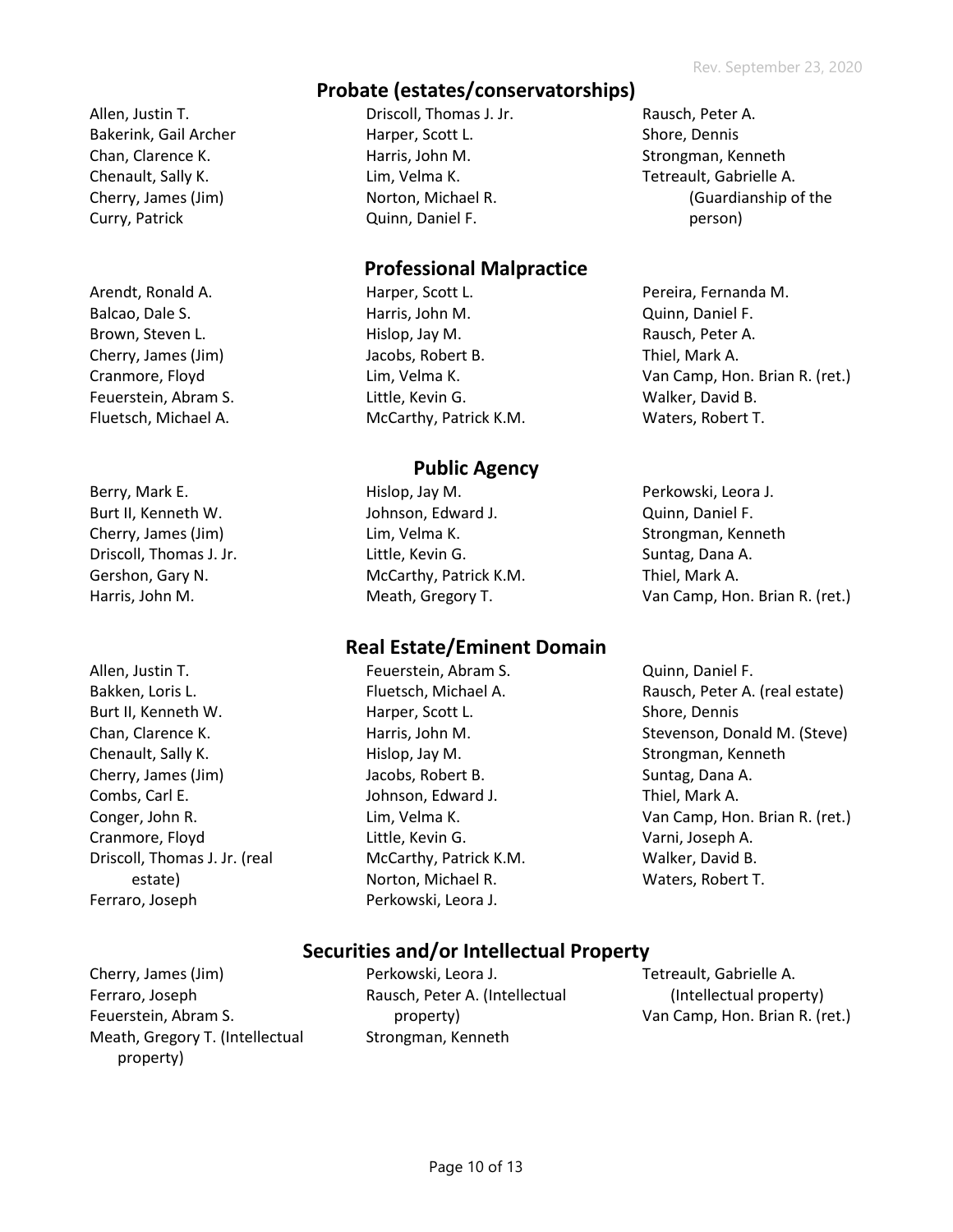# **Other Areas of Subject Matter Expertise**

**AHCD** Driscoll, Thomas J. Jr.

**Antitrust** Feuerstein, Abram S.

## **Agri-Business**

Harper, Scott L. Harris, John M. Johnson, Edward J. Little, Kevin G. Quinn, Daniel F. Rausch, Peter A. Shore, Dennis Stevenson, Donald M. (Steve)

## **Appellate**

Cranmore, Floyd

### **Banking**

Jacobs, Robert B. Ferraro, Joseph Stevenson, Donald M. (Steve) Suntag, Dana A.

**Bankruptcy & Creditors' Rights**

Bakken, Loris L. Stevenson, Donald M. (Steve) Suntag, Dana A. (Creditor's rights) Tetreault, Gabrielle A. (Creditor/Debtor)

**Business Formation, Governance, & Dissolution** Harper, Scott L. Jacobs, Robert B. Rausch, Peter A.

**Civil Rights**  Cranmore, Floyd Gershon, Gary N. Little, Kevin G. Spikener, Arlana

**Code Enforcement** Jacobs, Robert B. Johnson, Edward J. **Collection Law (Commercial & Consumer)** Jacobs, Robert B. Stevenson, Donald M. (Steve)

**Complex Business & Commercial Disputes** Combs, Carl E. Jacobs, Robert B. Rausch, Peter A.

**Complex Litigation** Cranmore, Floyd Jacobs, Robert B. McCarthy, Patrick K.M.

**Computer & Internet** Meath, Gregory T. Rausch, Peter A.

**Consumer Rights**  Gershon, Gary N. Jacobs, Robert B. Stevenson, Donald M. (Steve)

**Construction** Harris, John M. Hislop, Jay M. Jacobs, Robert B. Stevenson, Donald M. (Steve) Waters, Robert T.

**Contracts** Bakken, Loris L. Harris, John M. Jacobs, Robert B. Perkowski, Leora J. Rausch, Peter A. (Disputes) Shore, Dennis

**Conversion**  Jacobs, Robert B. Perkowski, Leora J.

**Copyrights, Trademarks & Trade Secrets Disputes** Rausch, Peter A.

Page 11 of 13 **Creditor's Remedies**

Chenault, Sally Jacobs, Robert B. Rausch, Peter A. Stevenson, Donald M. (Steve)

**Education** Driscoll, Thomas J. Jr. (and Schools) Tetreault, Gabrielle A.

**Education/Sports Injury/ Title IX** Cranmore, Floyd

**Elder Law/Elder Abuse** Chenault, Sally K. Harper, Scott L. Harris, John M. Hislop, Jay M. Quinn, Daniel F. Rausch, Peter A. Shore, Dennis Tetreault, Gabrielle A.

**End of Life** Driscoll, Thomas J. Jr.

**Family Law** Bakken, Loris L. Chenault, Sally K. Curry, Patrick Jacobs, Robert B. Little, Kevin G. Norton, Michael R. Spikener, Arlana Tetreault, Gabrielle A. (Custody Disputes)

**Firearms**  Hale, William W.

**Fire Damage** Carr, John N.

**Fraud** Perkowski, Leora J.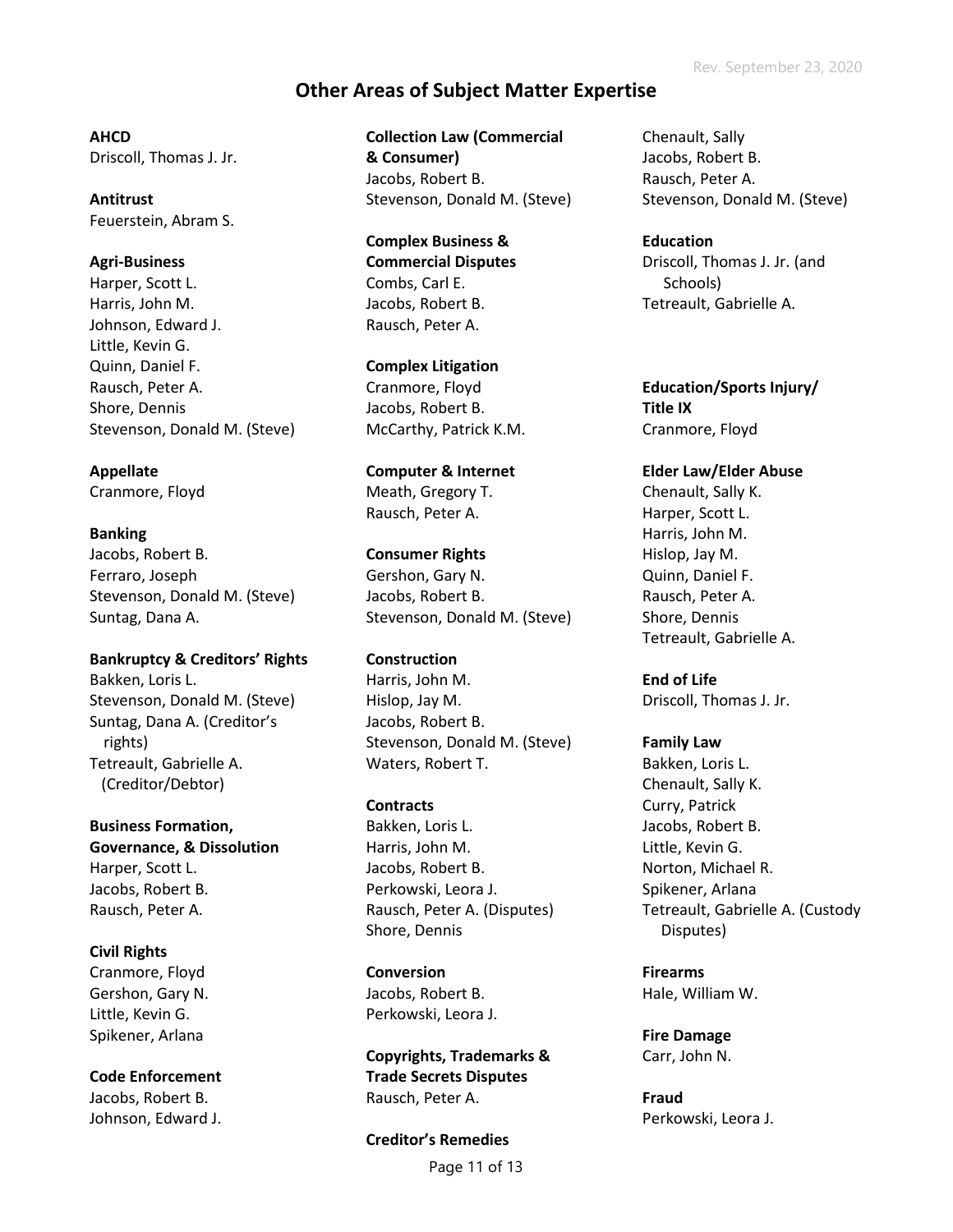**Healthcare** Quinn, Daniel F. Rausch, Peter A.

**Homeowners Associations** Cranmore, Floyd Jacobs, Robert B. Johnson, Edward J. Rausch, Peter A.

**Housing** Gershon, Gary N. Jacobs, Robert B. Spikener, Arlana

**Insurance** Chenault, Sally K. (Limited) Rausch, Peter A.

**International Law** Meath, Gregory T. Pereira, Fernanda M.

**Joint Ventures & Franchising** Jacobs, Robert B. Meath, Gregory T.

**Juvenile Delinquency**  Tetreault, Gabrielle A. (Restitution issues)

**Juvenile Dependency**  Tetreault, Gabrielle A. (Involving matters concerning Child Protective Services/Foster Care)

**Labor Relations** Burt II, Kenneth W. Lim, Velma K.

**Land Use** Johnson, Edward J.

**Landlord/Tenant**

Carr, John N. Chenault, Sally Feuerstein, Abram S. Fluetsch, Michael A. Jacobs, Robert B. Johnson, Edward J.

Rausch, Peter A. Spikener, Arlana Stevenson, Donald M. (Steve) (Commercial & Residential) Tetreault, Gabrielle A.

**Legal Malpractice** Arendt, Ronald A. Jacobs, Robert B. Shore, Dennis

**Mechanic's Lien Law** Jacobs, Robert B. Stevenson, Donald M. (Steve)

**Medical Malpractice** Arendt, Ronald A. Brown, Steven L. Cranmore, Floyd McCarthy, Patrick K.M. Waters, Robert T. **Mold** Carr, John N.

**Motor Vehicles and Equipment**  Arendt, Ronald A. Waters, Robert T.

**Negligence** Jacobs, Robert B. Perkowski, Leora J.

**Partnerships** Feuerstein, Abram S. (Disputes) Harris, John M. Hislop, Jay M. Lim, Velma K. Meath, Gregory T. (Dissolutions) Rausch, Peter A. (Disputes) Shore, Dennis (Corporations & Partnerships) Tetreault, Gabrielle A. (Disputes)

**Police Misconduct & Practices** Spikener, Arlana

**Premise Liability**

**Product Liability**

Arendt, Ronald A. Harper, Scott L. Harris, John M. Hislop, Jay M. Jacobs, Robert B. Shore, Dennis

**Property Damage** Carr, John N.

**Property Management** Carr, John N. Jacobs, Robert B.

**Religious Entities** Berry, Mark E. Jacobs, Robert B. Harper, Scott L. Jacobs, Robert B.

**Renewable Energy** Rausch, Peter A.

**Restorative Justice/Juvenile Delinquency Restitution** Cranmore, Floyd Johnson, Edward J.

**Restraining Orders** Chenault, Sally K. Jacobs, Robert B. Tetreault, Gabrielle A.

**School Law** Burt II, Kenneth W.

**Secured Transactions** Rausch, Peter A.

**Security Guard/Patron Altercations** Carr, John N.

**Sexual Abuse** Chenault, Sally K. Cranmore, Floyd Drivon, David E. Tetreault, Gabrielle A.